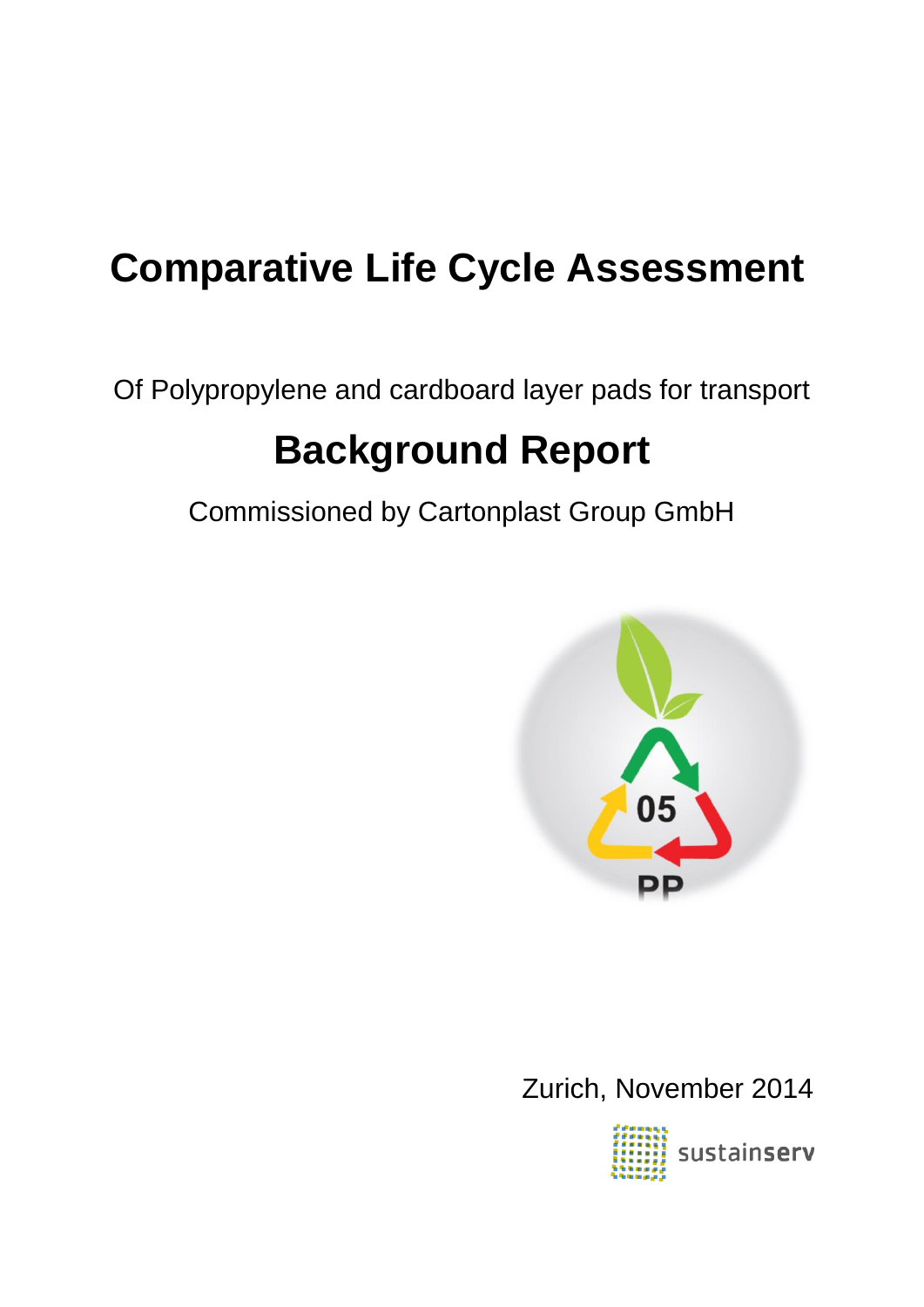# **Imprint**

Cartonplast Group GmbH Sustainserv GmbH

Marie-Curie-Strasse 8 Gartenstrasse 16 D-63128 Dietzenbach CH-8002 Zurich Germany **Switzerland** 

Phone:+49 6074 8531-0 Phone:+41 43 500 53 03 Web: [http://www.cartonplast.com](http://www.cartonplast.com/) Web: [http://www.sustainserv.com](http://www.sustainserv.com/)

# **Editor: Authors:**

Paul Schnabl, Adrian Siegrist

E-Mail:info@cartonplast.com E-Mail[:paul.schnabl@sustainserv.com](mailto:paul.schnabl@sustainserv.com)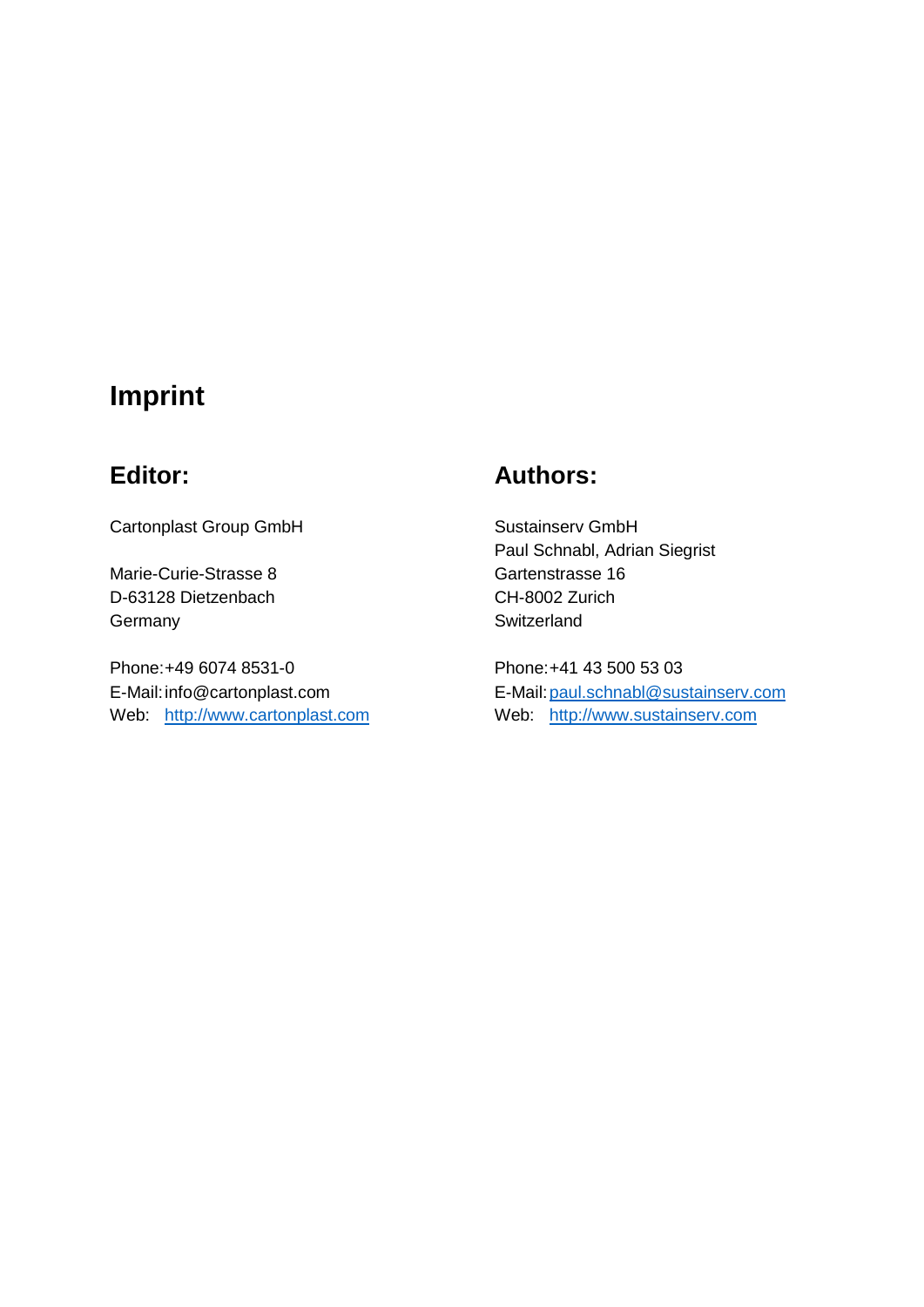# **Contents**

| <u>1</u>       |       |  |  |  |  |  |
|----------------|-------|--|--|--|--|--|
| 2              |       |  |  |  |  |  |
|                | 2.1   |  |  |  |  |  |
| $\overline{3}$ |       |  |  |  |  |  |
|                | 3.1   |  |  |  |  |  |
|                | 3.2   |  |  |  |  |  |
| 3.2.1<br>3.2.2 |       |  |  |  |  |  |
|                |       |  |  |  |  |  |
|                | 3.3   |  |  |  |  |  |
|                | 3.4   |  |  |  |  |  |
|                | 3.5   |  |  |  |  |  |
|                | 3.6   |  |  |  |  |  |
| $\overline{4}$ |       |  |  |  |  |  |
|                | 4.1   |  |  |  |  |  |
|                | 4.1.1 |  |  |  |  |  |
|                | 4.1.2 |  |  |  |  |  |
|                | 4.1.3 |  |  |  |  |  |
|                | 4.2   |  |  |  |  |  |
|                | 4.3   |  |  |  |  |  |
|                | 4.4   |  |  |  |  |  |
| $\overline{5}$ |       |  |  |  |  |  |
|                | 5.1   |  |  |  |  |  |
|                | 5.2   |  |  |  |  |  |
|                | 5.2.1 |  |  |  |  |  |
|                | 5.2.2 |  |  |  |  |  |
|                | 5.2.3 |  |  |  |  |  |
|                | 5.2.4 |  |  |  |  |  |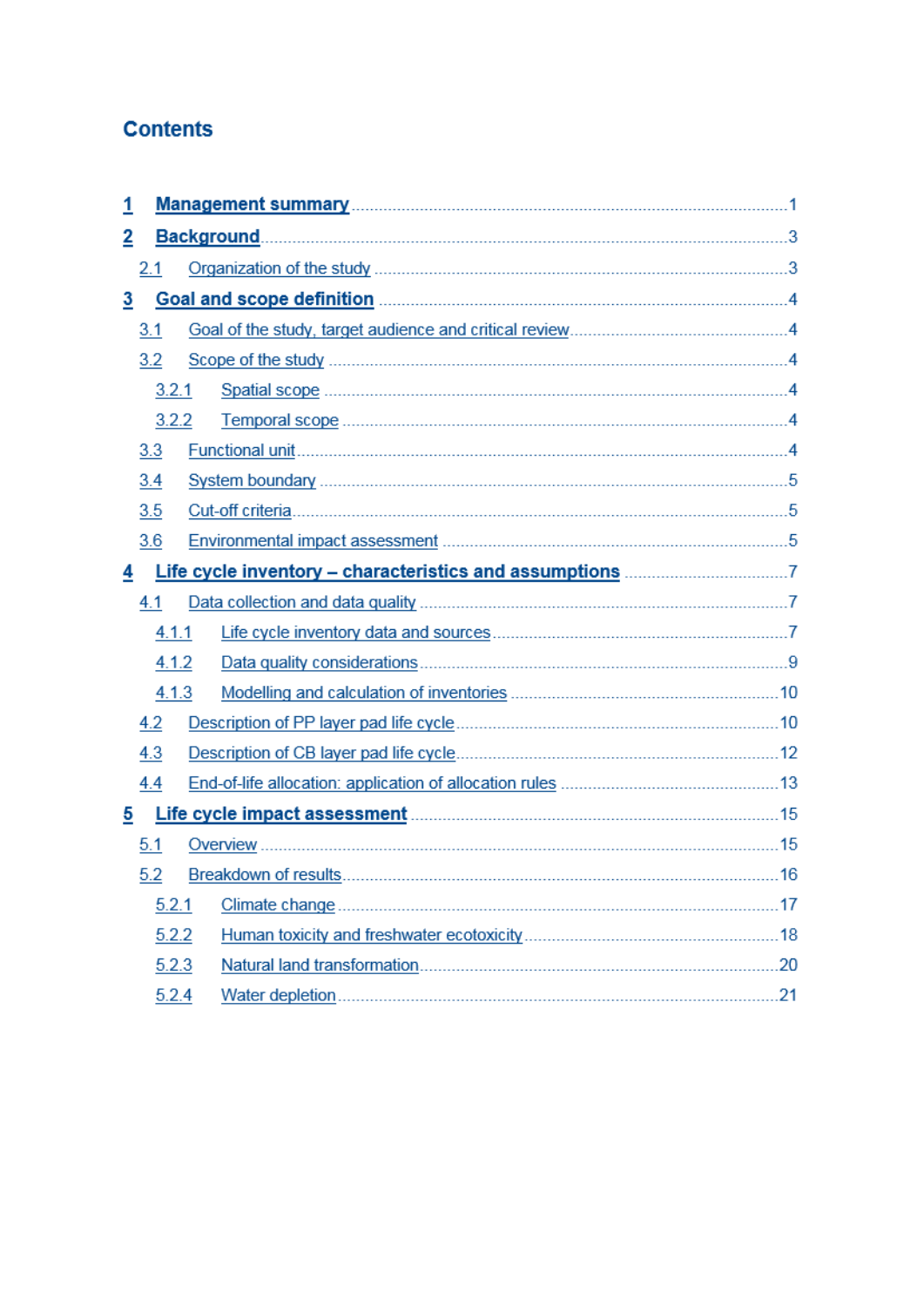| Interpretation and discussion.<br>6                       | 23  |  |  |                               |
|-----------------------------------------------------------|-----|--|--|-------------------------------|
| 6.1                                                       | 23  |  |  |                               |
| 6.1.1                                                     | 23  |  |  |                               |
| 6.1.2                                                     | 24  |  |  |                               |
| 6.1.3                                                     | 26  |  |  |                               |
| 6.2                                                       | .26 |  |  |                               |
| 6.3<br>Conclusions.                                       | .27 |  |  |                               |
| <b>References</b><br>7                                    | 28  |  |  |                               |
| .30                                                       |     |  |  |                               |
| A2 Life cycle impact assessment.                          |     |  |  |                               |
|                                                           |     |  |  | A2.1 ReCiPe: general aspects. |
|                                                           | .30 |  |  |                               |
|                                                           |     |  |  |                               |
| A2.4 ReCiPe: water depletion.                             | .31 |  |  |                               |
| A2.5 ReCiPe: fossil depletion.                            | .31 |  |  |                               |
| A2.6 Cumulative energy demand.                            |     |  |  |                               |
| Appenix B: Comprehensive ReCiPe impact indicator results. | 32  |  |  |                               |
|                                                           |     |  |  |                               |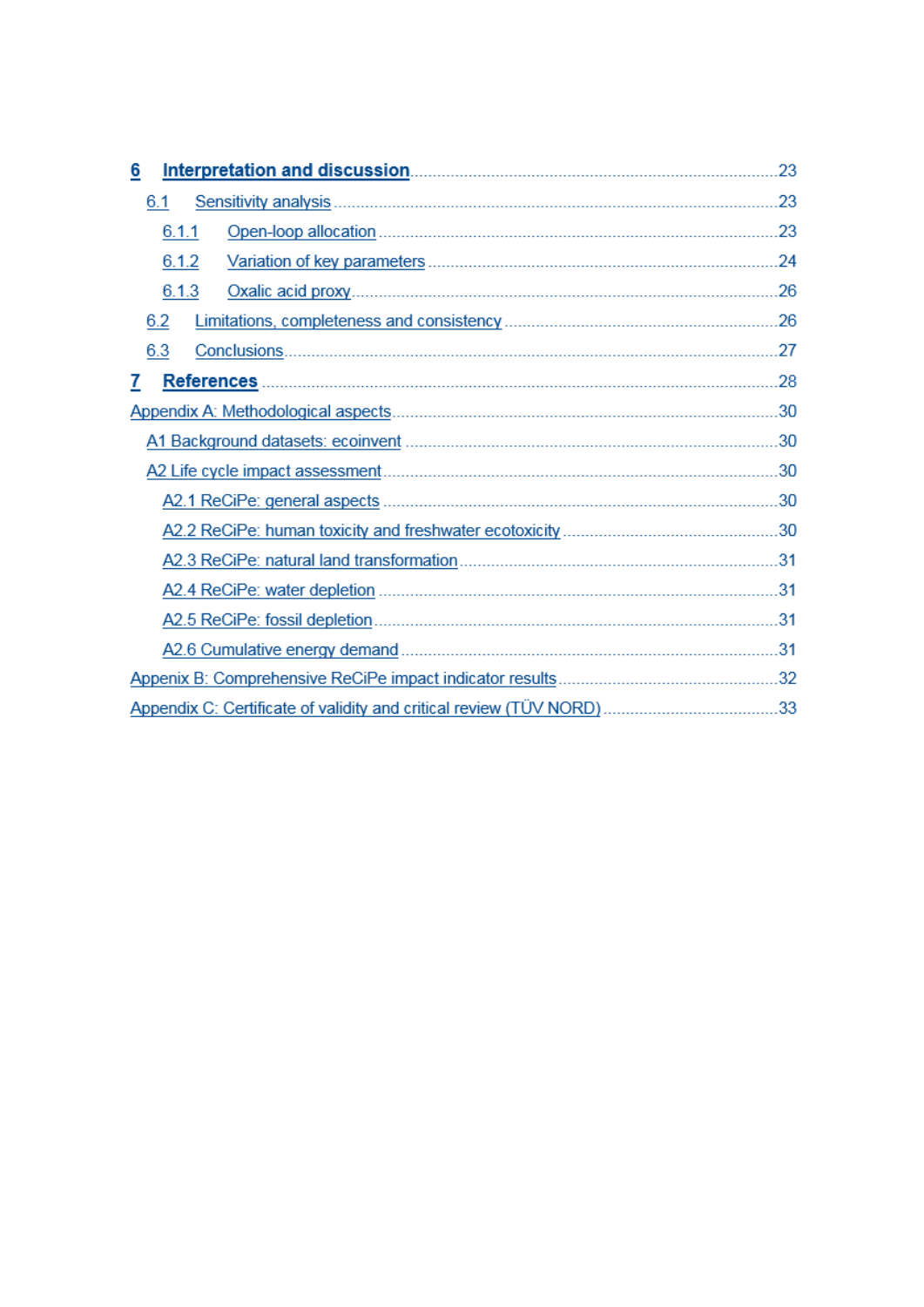#### **Our preface to the study**

Based on our guiding principle "Reliable, Reusable, Recyclable", our pool system, with its reusable plastic interlayers, was the focus of our first sustainability report in 2014 – a sustainable business model for the hygienically safe, efficient and economical transport in the container industry.

Our initial report was the beginning of regular reporting. Following from that, we have developed a product life cycle assessment (LCA) of the plastic interlayers, because companies are currently assessed according to how "green" their environmental footprint is.

In our first LCA we compare polypropylene interlayers with cardboard interlayers and their impact on our environment. Both types of interlayers are used for the transportation of glass in the beverage, food, pharmaceutical and cosmetic industries.

Our study was conducted by the Sustainserv GmbH (Zürich, Switzerland) in conformity with the requirements of ISO 14040/44. The TÜV NORD CERT environmental expert critically examined the study in order to verify the method and results of this LCA. The results of our scientifically sound investigation therefore provide reliable data on the effects of plastic interlayers used in our pool system on the environment as well as their benefits of being measurable, transparent and consistent.

We have precisely illustrated the life cycle of our rentable plastic interlayers in order to demonstrate the environmental impact in comparison to the usage of interlayers of a relevant alternative made from corrugated cardboard. The main aim of our investigation was to demonstrate the environmental impacts of welded polypropylene web interlayers under European market conditions in comparison to the environmental performance of alternative interlayers made from corrugated cardboard.

The overall result was that durability was identified as the most important factor in reducing the environmental impact of interlayers. About 10.8 kg of CO2 emissions are avoided over the entire life cycle of a single PP-interlayer. To demonstrate: this is 67% lower emissions of greenhouse gases over the whole lifetime of a polypropylene interlayer. More cardboard interlayers are needed to achieve the durability of a polypropylene interlayer. Therefore a polypropylene interlayer shows significantly better results, regarding the impact on the environment, than the equally examined corrugated cardboard interlayer.

In conclusion: recycling is obviously more ecological than throwing away, which is a clear advantage of the use of plastic interlayers, as their reuse and durability reduces detectable environmental pollution.

In general we invest in environmentally friendly work processes and concepts for our customers. Our improvement processes are a balance between ecology and economy, also for the benefit of our environment, because our long term further developments in reusable transport packaging are based on both principles. As a company in the European leading group of transport packaging, we are always seeking to increase the influence of our rentable, reusable transport products, this is also through useful cooperation with our customers and partners. We want to inspire and mobilise our employees and partners even more for sustainable strategies in business processes, as we only believe we can be sustainable in this way, as a company, as a society and as individuals. Our ambitions and our commitment to sustainability are further reflected in new goals which we aim to achieve in the near future.

We hope you enjoy this interesting read!

m

On Heinenfild

Joachim Kreuzburg Michael Heikenfeld CEO Managing Director & CSO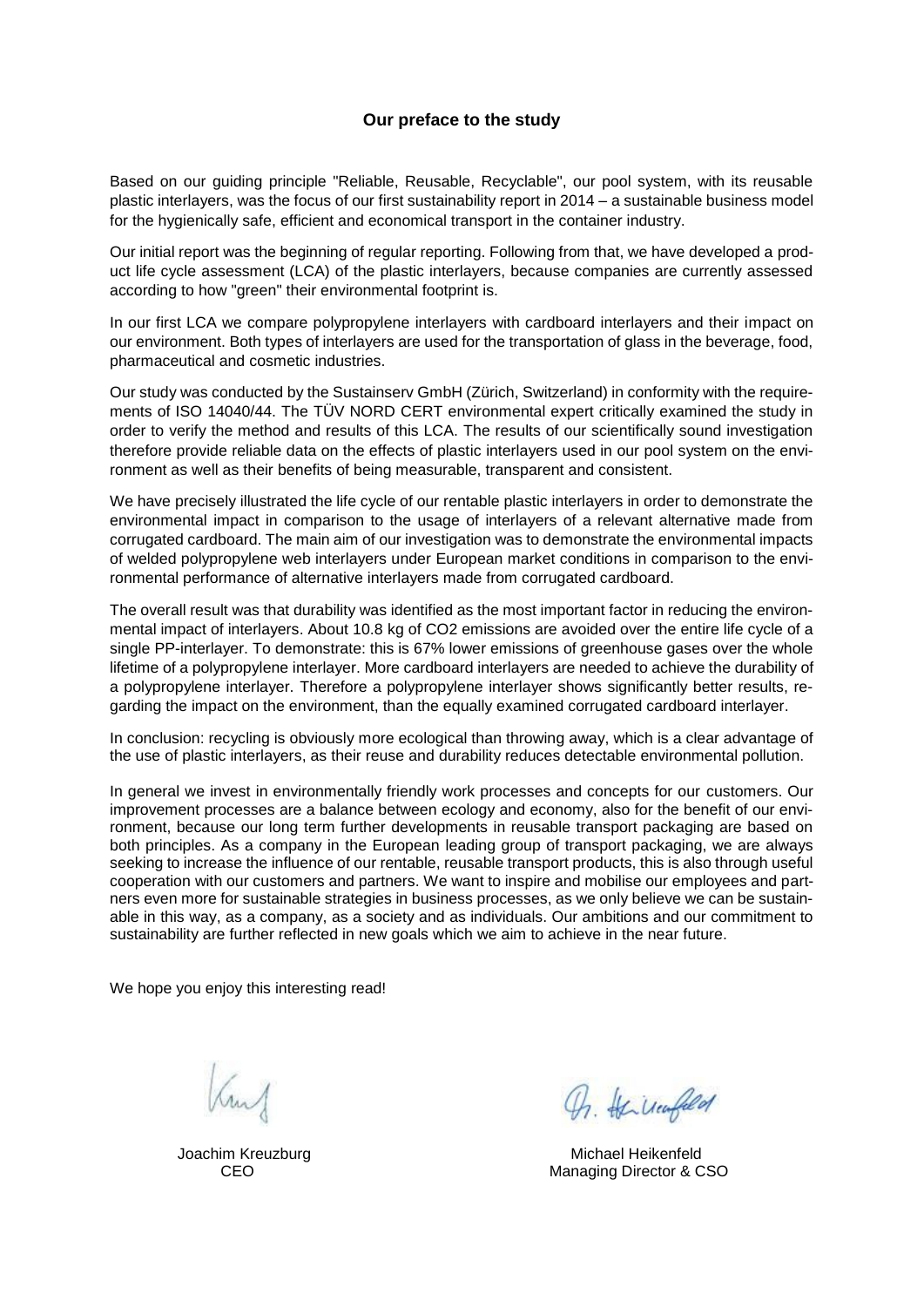#### **A personal greeting from the company management**



Joachim Kreuzburg CEO

"In compliance with our position as the European market leader for reusable transport packaging, we have expanded our social commitment and positioned the long term issue of sustainability in the company. We have taken extensive measures and have set ourselves ambitious targets especially in the wake of our current expansion course. Thereby we provide our customers with a focused and vital added value in global competition. Our sustainable activities play an important role in the assessment of our business activities, as an important part of our long-term competitive strategy."



Michael Heikenfeld Managing Director & CSO

"We very much welcome the publication of our comparative LCA study, because the results clearly show that the best way to reduce the environmental footprint of transport packaging is to improve its long term viability and therefore its overall durability. Our study records the environmental impact of both types of interlayers by systematically comparing the products and provides companies from the container industry, who use interlayers for transport, with sound data material to optimise the relevant factors within their entire supply chain. In this way we want to make the ecological performance measurement applicable for our products in the market and therefore putting substantial improvements into operation."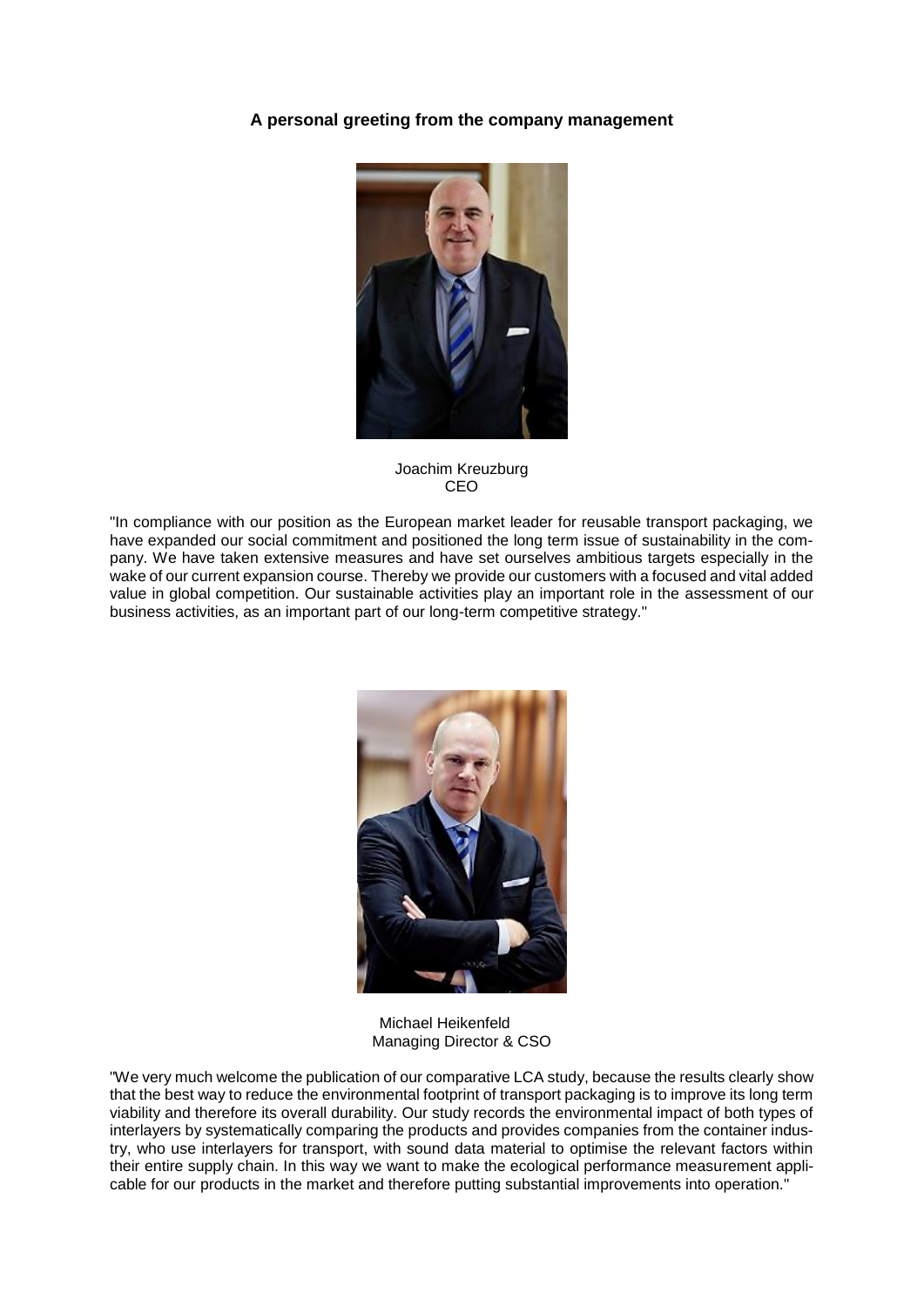# **1 Management summary**

This report presents the results of a comparative environmental life cycle assessment (LCA) of reusable corrugated layer pads made from polypropylene (PP) and corrugated cardboard (CB) which are used as divider sheets for the transport of glass containers. The study was commissioned by Cartonplast Group GmbH (Dietzenbach, Germany) in order to understand the environmental impacts of their corrugated PP layer pad and compare its environmental profile to the one of a relevant cardboard alternative. The results of the study are applicable to Western Europe (EU15). The main goal is to facilitate the continued reduction of the environmental footprint of the Cartonplast pool system and to derive relevant aspects for marketing purposes, based on current LCA best practice. The study was carried out by Sustainserv GmbH (Zurich, Switzerland), following the guidelines of the ISO 14040 series. A critical review was conducted by TÜV NORD CERT Umweltgutacher GmbH. It verifies the methodology and results of the LCA. The certificate of validity and report are included in this document.

The functional unit for this study is defined as the average use cycles of 21 for a single PP layer pad, representing its performance over the life cycle. Primary data was provided by Cartonplast for the PP layer pad product system. In addition, best available international LCA data was used, complemented by expert information. The system models and calculation of results was performed using the latest version of SimaPro, a leading software tool for LCA. A comprehensive set of environmental impact categories related to the product systems under investigation was selected, in line with the goal and scope of the LCA.<sup>1</sup>

Under the model assumptions laid out in the following chapters, the PP layer pad product system shows significantly better performance in comparison to its cardboard counterpart. Over the life cycle of a single PP layer pad approx.

- 10.8 kg of  $CO<sub>2</sub>$  emissions (67%) are avoided,
- 1.9 kg of oil equivalents (42%) are saved in terms of fossil energy, and
- 25.1  $m^3$  of water (78%) is saved.

The results for this subset of impact categories are illustrated in [Figure](#page-6-0) 1 below. A more comprehensive and detailed compilation of results can be found in chapter **Fehler! Verweisquelle konnte nicht gefunden werden.** and Appendix B, respectively.



<span id="page-6-0"></span>

-

<sup>1</sup> Environmental impacts were calculated for the climate change, fossil depletion (cumulative energy demand, respectively), water depletion, human toxicity, freshwater ecotoxicity and natural land transformation categories.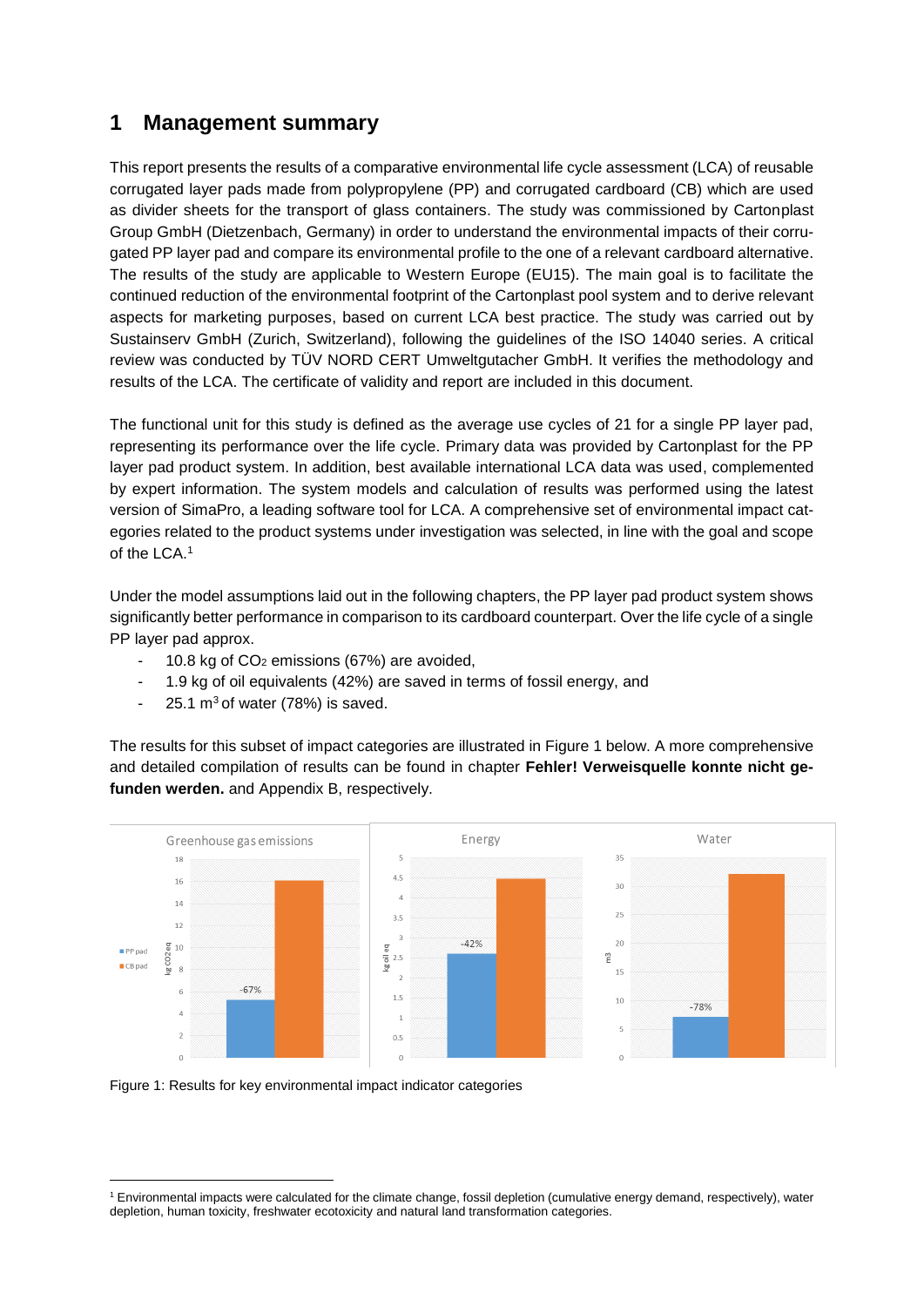The principal reason for the better performance of the PP layer pad product system is that for every use cycle a new CB layer pad has to be produced, leading to a high impact associated with the cardboard production process.

A sensitivity analysis confirmed that the application of allocation rules (cf. chapter **Fehler! Verweisquelle konnte nicht gefunden werden.**) as well as the life cycle impact assessment (LCIA) results (cf. chapter **Fehler! Verweisquelle konnte nicht gefunden werden.**) are robust. It also revealed that the most important levers with regard to environmental impact are the number of PP layer pad reuse cycles and the percentage of recycled polypropylene used in the production of new layer pads.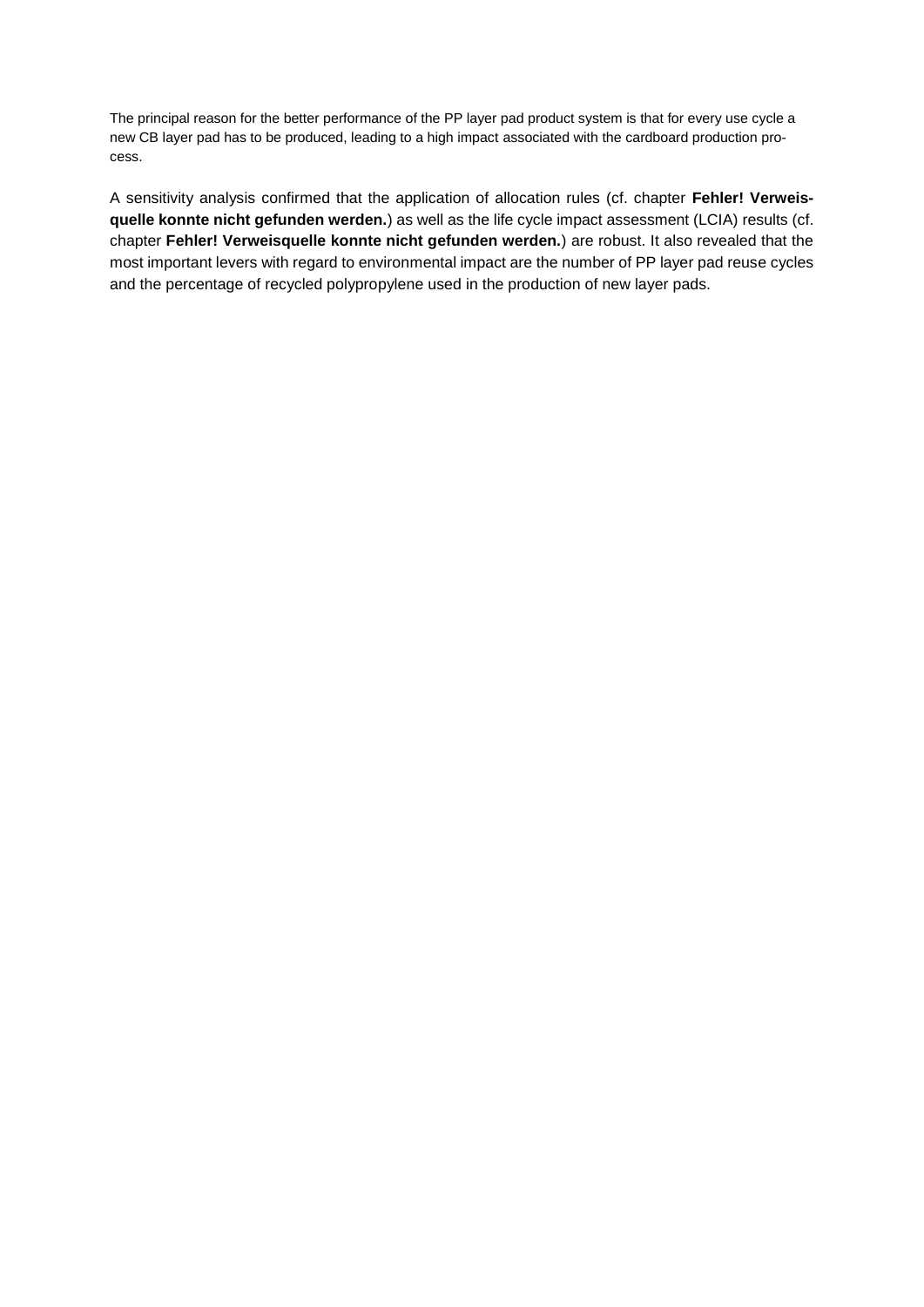# **2 Background**

The Cartonplast Group is the leading European provider of reusable plastic layer pads on a rental basis, which are used as divider sheets to provide hygienically safe, efficient and cost-effective transport in the food and beverage, pharmaceutical, and cosmetic industries. By utilizing modern cleaning technologies and effective service and logistics processes, Cartonplast occupies a world-leading position in the industry. Cartonplast operates 13 cleaning and logistics centers in Europe, Russia, Turkey and South Africa. Subsidiaries exist in Brazil, Japan and Australia. The company is headquartered in Dietzenbach, Germany.

The innovative products in the center of Cartonplast's unique pool system are variants of PP layer pads. They enable the complete automation of production processes, allowing transport and storage costs to be reduced significantly. Hygienic security is their most exceptional characteristic: The chemically and physically-safe surface of the layer pads provides the ideal conditions for use in Cartonplast's pool system. Machine stops and transportation risks from contaminated or inadequate packaging variants can be excluded. Cartonplast has different types of PP layer pads available in their pool system in order to meet customers' requirements:

- solid
- sandwich
- corrugated with sealed edges

The layer pads vary in dimensions, thickness, surface finish and other physical properties, so that the full range of containers can be covered – from lightweight plastic to the heaviest champagne bottle.

The Cartonplast Group has focused on sustainability since its foundation. The company was awarded the renowned 'Blue Angel' ecolabel in the "returnable transport packaging" category.

With this study, Cartonplast would like to investigate environmental impacts of their corrugated PP layer pad and compare its environmental profile to the one of a relevant cardboard (CB) alternative. For this purpose, a comparative life cycle assessment (LCA) in accordance with the ISO 14040 standard series (ISO 14040:2006 and 14044:2006) was conducted.

# **2.1 Organization of the study**

The study was commissioned by Cartonplast Group GmbH (thereafter CPL) based in Dietzenbach, Germany in 2014. It was carried out jointly by Sustainsery GmbH (thereafter Sustainsery) and members of the Quality Assurance and Process Engineering Department of CPL. CPL carried out the data investigation within the CPL Group while Sustainserv was responsible for general research, verification, modeling, impact assessment, interpretation as well as documentation. This study was performed in accordance with the relevant ISO standards on LCA (ISO 14040:2006 and 14044:2006). A critical review was conducted by TÜV NORD CERT Umweltgutachter GmbH (thereafter TÜV NORD). The members of the project team are:

- Dr. Jörg Elias (Group Director QA / Group Process Engineering Manager at CPL)
- Katrin Scheid (Marketing Assistant at CPL)
- Adrian Siegrist (Practice Leader Data and Management Systems at Sustainserv)
- Paul Schnabl (Consultant at Sustainserv)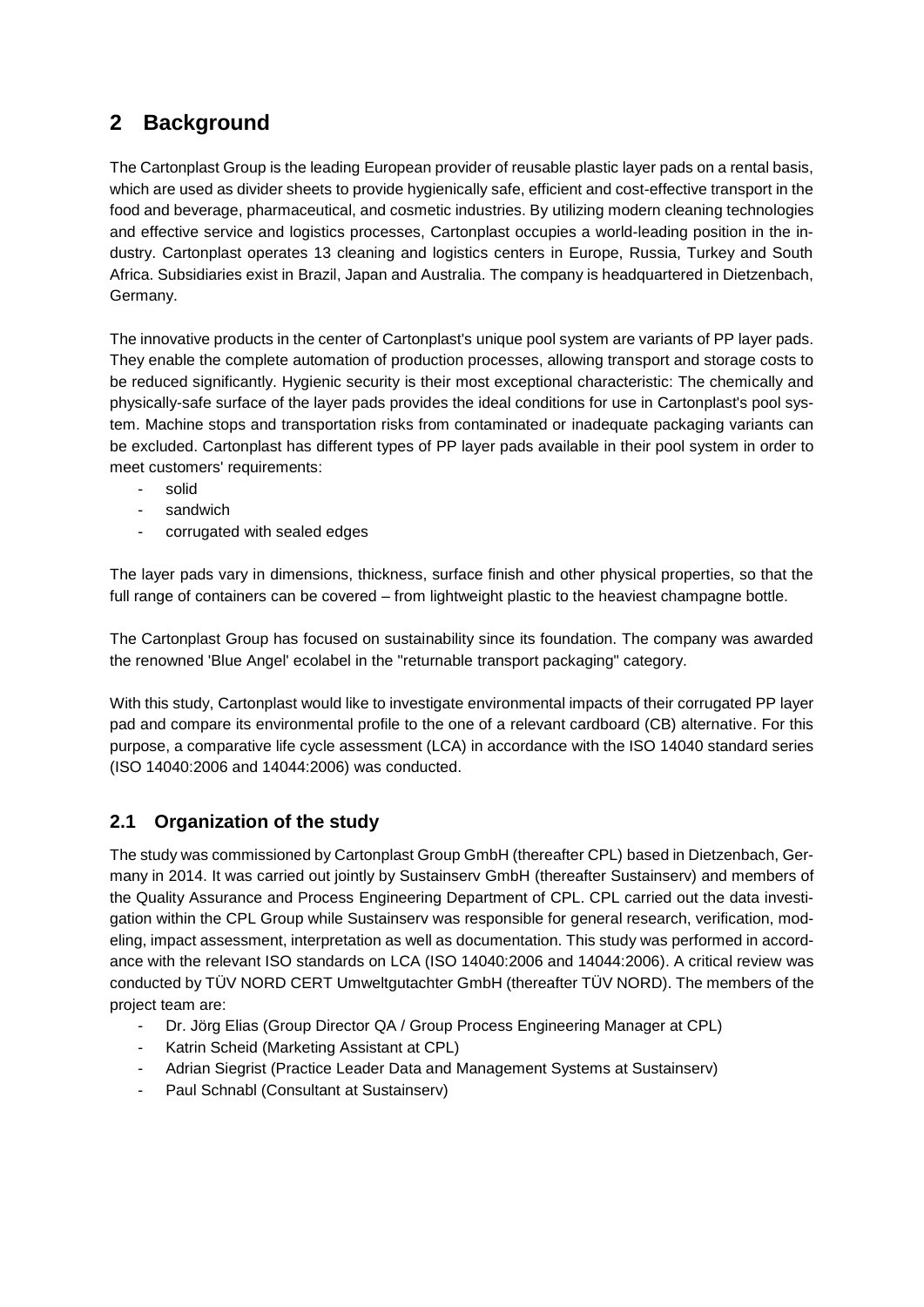# **3 Goal and scope definition**

### <span id="page-9-1"></span>**3.1 Goal of the study, target audience and critical review**

The aims of the comparative LCA of layer pads for glass container transport in the food and beverage, pharmaceutical, and cosmetic industries are the following:

- to elucidate environmental effects of the corrugated PP layer pad variant under European market conditions,
- to compare its environmental performance with that of a cardboard (CB) layer pad variant,
- to facilitate the continued reduction of the environmental footprint of the CPL pool system, and
- to derive relevant aspects for marketing purposes.

Results of this study will be used in both internal and external communication, i.e. including (potential) customers and the general public. However, it will not be published as a whole. A critical review according to the ISO 14040 series was carried out by TÜV NORD. The certificate of validity and report can be found in Appendix C.

# **3.2 Scope of the study**

The objects of investigation are two variants of layer pads which are used to facilitate the transport of glass containers in the food and beverage, pharmaceutical, and cosmetic industries. CPL's reusable corrugated PP layer pad (constituting approx. 60% of their layer pad pool) is compared to an equivalent corrugated CB variant. I[n Table 1](#page-9-0) below, the key parameters of the most prominent corrugated PP layer pad variant and of a comparable CB variant are summarized:

| <b>Aspect</b> | Unit              | PP pad        | CB pad      |
|---------------|-------------------|---------------|-------------|
| Area          | m <sup>2</sup>    | $\sim$<br>ے ، | $\sim$<br>. |
| Grammage      | kg/m <sup>2</sup> | 1.15          | 0.415       |
| Weight        | kg                | 1.38          | 0.498       |

<span id="page-9-0"></span>Table 1: Specification of investigated layer pads

#### **3.2.1 Spatial scope**

In terms of the geographic scope, the study focuses on the production, distribution, processing and recycling/disposal of layer pads in Western Europe (EU15), which is considered by the commissioner as a relevant market for the PP layer pads.

#### **3.2.2 Temporal scope**

The reference time period for the comparison of packaging systems is 2013. Where no figures are available for these years, the used data shall be as up-to-date as possible.

# **3.3 Functional unit**

The functional unit for this study is defined as the average use cycles of 21 for a single PP layer pad, representing its performance over the life cycle. While both PP and CB layer pads may perform the same function in general, there is a significant difference between the two products in terms of durability. That is, each PP pad may be (re)used 21 times on average before it needs to be replaced with a new layer pad. For glass container transport – which is the focus of this study – CB layer pads can only be used once.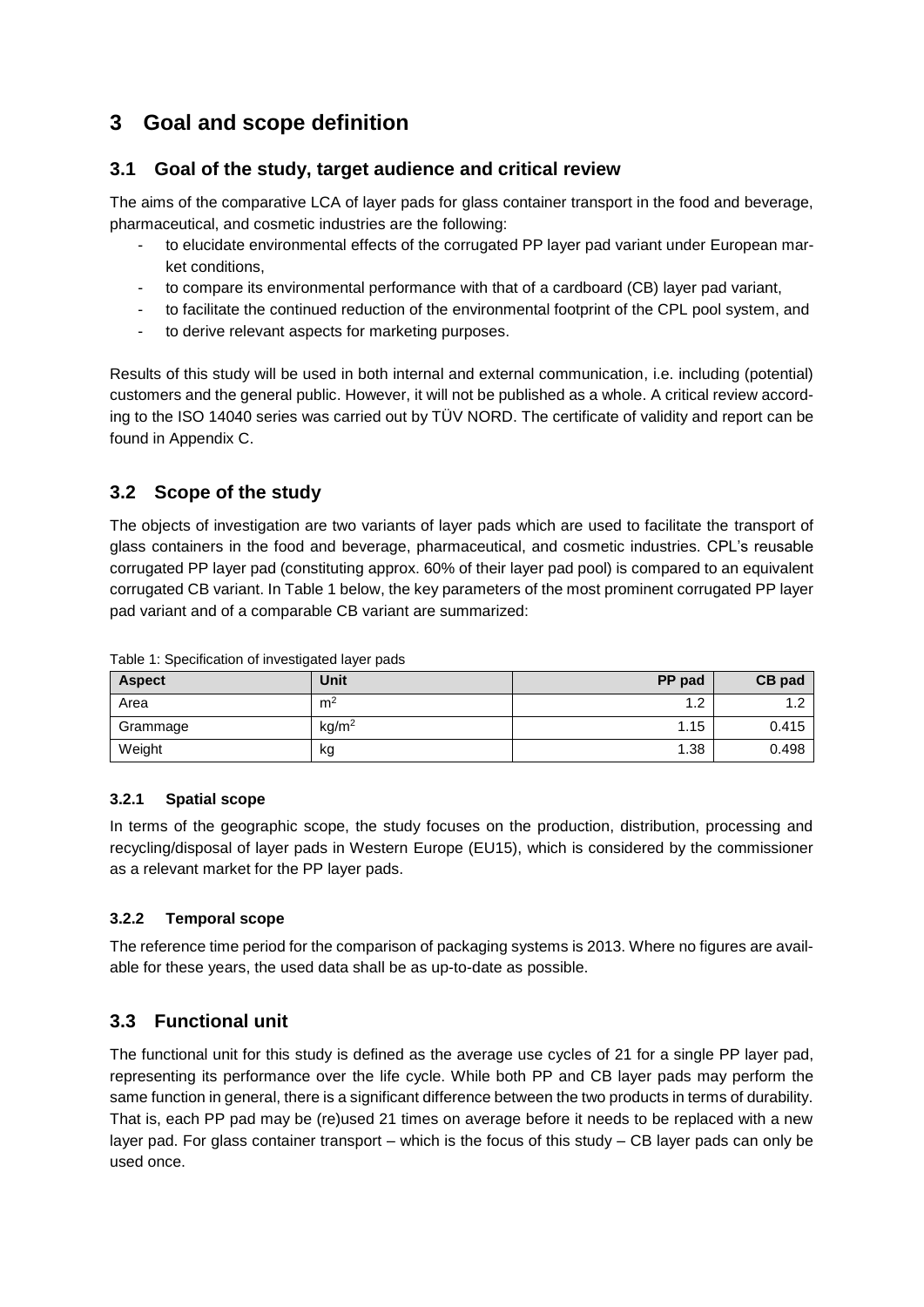# **3.4 System boundary**

This study reflects a "cradle-to-grave" LCA approach, i.e. taking into account the extraction and production of raw materials, converting processes, all transports and the final disposal or recycling of the layer pads.

The study covers the following steps:

- production, converting, recycling, downcycling and final disposal of the layer pads
- all transport processes
	- layer pad manufacturer to CPL (or to glass container manufacturer [customer] in the case of CB layer pads)
	- CPL to glass container manufacturer (customer)
	- filler to CPL (or from filler to waste management site in the CB layer pad case)
- production and disposal of process chemicals, as far as not excluded by the cut-off criteria (see below)
- storage and sorting of PP layer pads at CPL
- washing of PP layer pads at CPL

Since no relevant differences between the systems under scrutiny are to be expected, the following aspects are excluded from the LCA:

- transport from glass container manufacturer to filler<sup>2</sup>
- empty runs
- production of glass containers
- food, beverage, pharmaceutical and cosmetics production
- environmental effects related to layer pad storage at glass manufacturer and filler
- environmental effects from accidents/spills
- LDPE shrink-wrap and pallets used in the transport processes

# **3.5 Cut-off criteria**

1

In order to ensure symmetry of the layer pad systems under investigation and to maintain the study within a feasible scope, a limitation on the detail in system modelling is necessary. So-called "cut-off criteria" are used for that purpose. According to ISO 14044, cut-off criteria shall consider mass, energy and environmental significance. Regarding mass-related cut-off, 5% by weight of the required cleaning and water treatment agents are excluded. 60% by weight of the omitted substances are commercially available standard detergents (e.g. multipurpose cleaners), for which no significant environmental impacts are to be expected. The exclusion of these substances is therefore considered acceptable. Corporate administrational overhead at CPL, such as staff commuting, business travel, paper use, etc. is excluded from the study.

# **3.6 Environmental impact assessment**

To evaluate the environmental performance of the examined product systems, a set of environmental impact categories according to current LCA best practice is used. The indicator selection is performed in accordance with the goal of the study (cf. section [3.1\)](#page-9-1): results should be comprehendible and relatable to the product systems' life-cycle aspects.In life cycle impact assessment, a distinction is made between so-called "midpoint" and "endpoint" approaches. Midpoint refers to the relative environmental impact of using resources and emitting substances. These are commonly expressed in terms of substance

 $2$  This unit process is characterized by the glass container transport.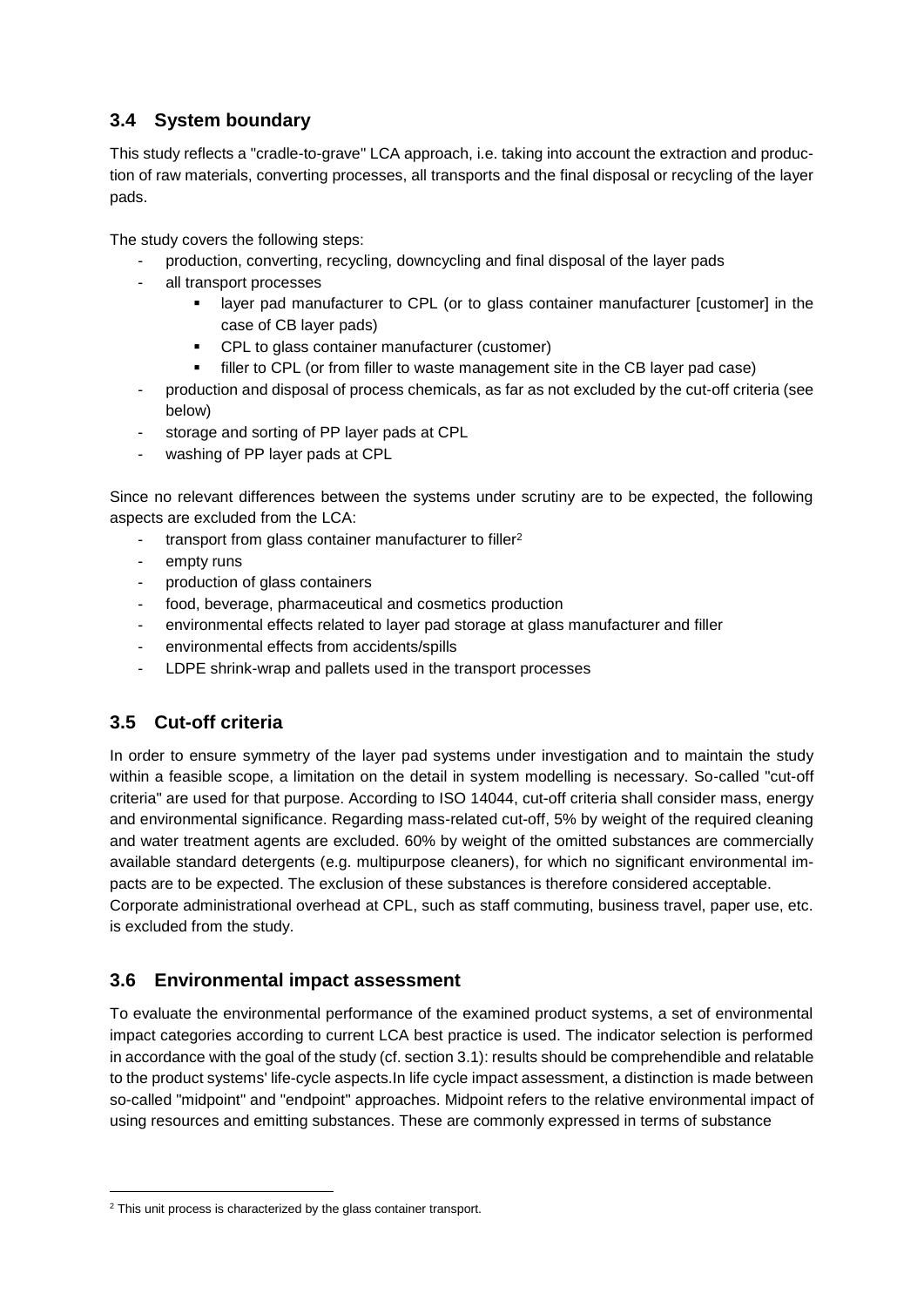equivalents (e.g. CO<sub>2</sub> equivalents for global warming potential, 1,4-Dichlorobenzene equivalents for toxicity). Midpoint results can be further aggregated to endpoint indicators, describing the actual damage to nature (e.g. extinct species, disability-adjusted life years lost).

The following impact categories at the midpoint level are used:

- climate change
- human toxicity
- freshwater ecotoxicity
- natural land transformation
- water depletion
- fossil depletion<sup>3</sup>

-

More details and the results of the life cycle impact assessment (LCIA) are presented in chapter **Fehler! Verweisquelle konnte nicht gefunden werden.**.

<sup>&</sup>lt;sup>3</sup> This indicator is complemented by cumulative energy demand (CED) aspects. CED is the total quantity of primary energy needed to produce, use, and dispose of a product.